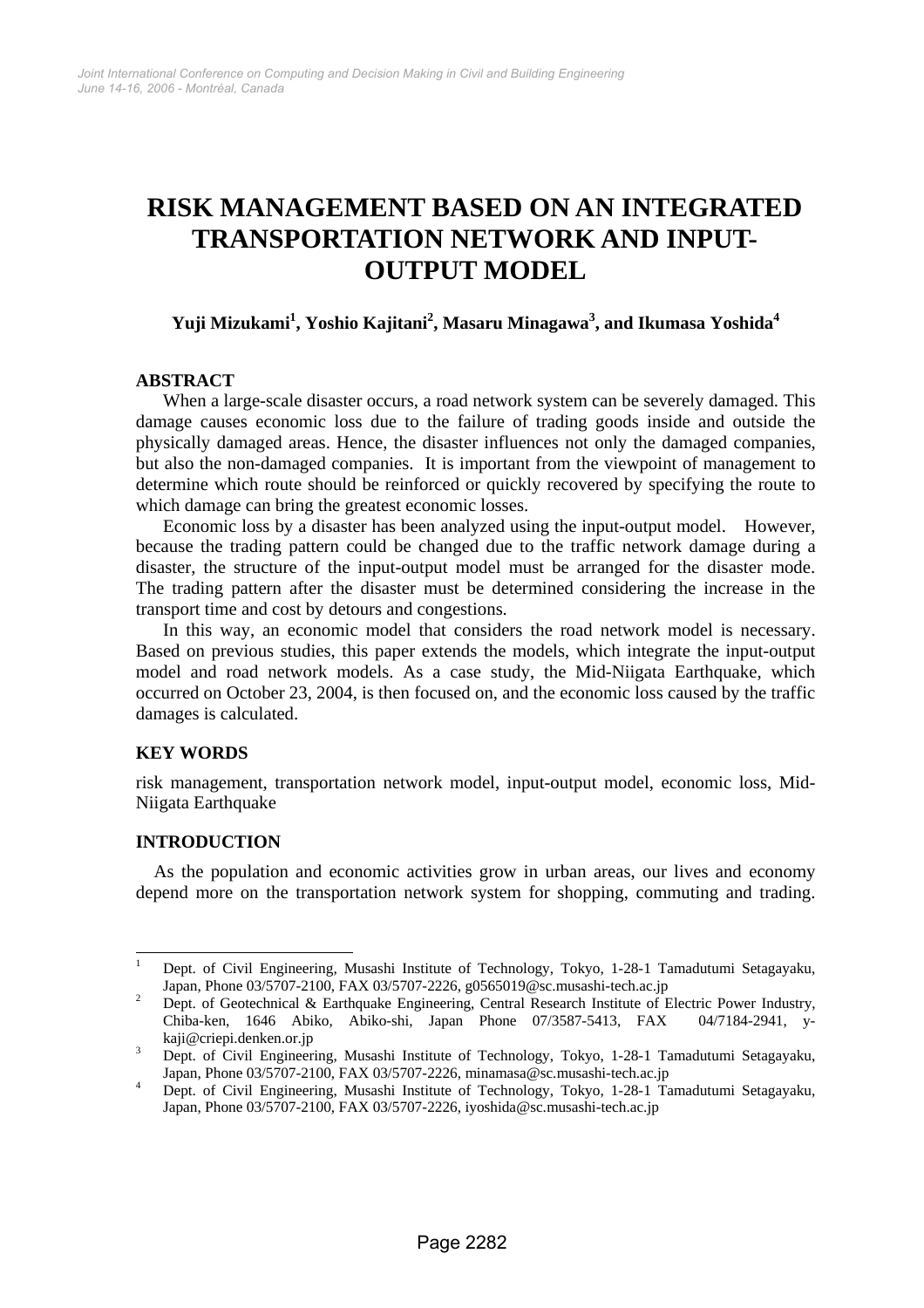Basically, the transportation network system tends to be optimized or planned for our daily lives.

However, what we have learned from past disasters is that the system can be easily paralyzed and people and firms are obliged to use the partially available road network after a severe disaster. The Mid-Niigata Earthquake that occurred in Niigata Prefecture, Japan, in 2003 is the typical case, which demonstrates the vulnerability of the transportation networks. In this disaster, trunk road networks were severely damaged and several villages and towns were isolated. Many firms have to use detour routes and the increased transportation costs became one of the reasons to stop the business activities.

The loss estimation caused by the transportation network damage is of great concern to determine the strategy for the reinforcement and recovery of a road network against largescale disasters. Using the OD (origin-destination) flow data and traffic assignment model for each link (i.e., transportation network model) would be one of the traditional approaches to determine the impact of transportation damage. However, the affected area is usually very local, and usually only a limited amount of OD flow data is available. In addition, in the disaster case, the trading pattern itself could be temporarily or permanently changed.

The combination of the input-output model and transportation model, such as shown by Kim et al. (2002) has the possibility to provide the "rules" to determine both the OD pairs and link flows "inside" the damaged areas. This paper aims to extend the models focusing on the inbound and outbound traffics inside the damaged areas, and apply the model to the actual Mid-Niigata earthquake case. The applicability of the model is thoroughly tested and the case study and the recommended recovery strategy based on the model calculations are compared with the actual recovery patterns of the road network.

## **FRAMEWORK OF THE ANALYSIS**

#### **PREVIOUS RESEARCH**

 There have been many studies, which aimed to estimate the economic loss caused by the transportation disruption. Basically, once the OD flow data are obtained, a traditional traffic flow assignment model can be applied.

However, estimation of OD flows during the disaster is the key issue in this field. One of the representative ways to endogenously determine the OD flows in an industrial and nonindustrial sector during the disaster is adopting an inter-regional econometric model. For example, Cho and Gordon et al. (2001) built the econometric model called Southern California Planning Model (SCPM), which determined the OD flows by integrating the transportation network model and input-output model, and people's traffic behavior such as commuting and shipping. Basically the traffic (industry, people) is determined by the distantdecay type of Gravity model considering the network cost. The developed model has been applied to the Los Angels metropolitan Area, which is features five-county, 1527 traffic zones with 19601 links and 308 zones for human activities.

Kim et al. (2002) developed the model called interregional commodity flow model (ICFM), which integrate the transportation network model and multi-regional input-output model. Based on Evan's Algorithm and Wilson's iterative balancing method, the sectoral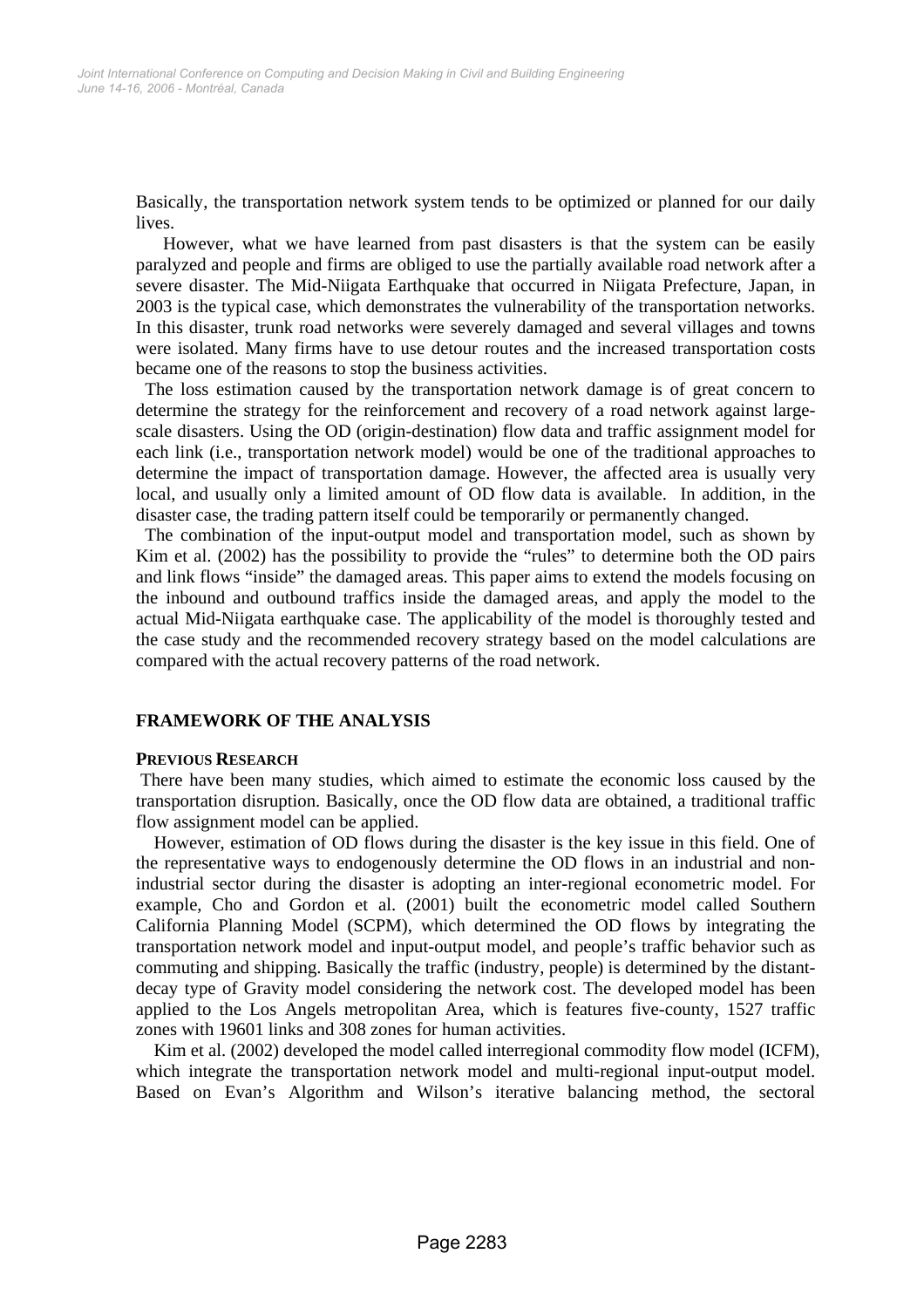transportation cost can be calculated. In Sohn et. al. (2003), the model is applied to the 1812 New Madrid earthquake scenario analysis, considering 13 sectors and 36 zones in the United States. As a result, it has been pointed out that the identified critical links from an economic point of view are different from the critical links, which can be physically damaged with a high probability.

 The IO model part can be extended to the Computable General Equilibrium Model (CGE Model), which can determine the output of each sector and final demand based on the price mechanism (e.g., Tsuchiya et al.). In this case, the transportation cost is reflected in the price of goods in each sector, and the final demand and utility of each household decreased. The utility deterioration could be counted as the economic loss.

 In this way, several models and case studies regarding the economic loss and transportation damage are proposed. The spatial scale of obtained data is one of the critical points for applying these models to the locally damaged areas. Arrangement of the models within the limited amount of datasets is necessary to analyze the transportation cost within the damaged region and the model should be checked by the actual post-disaster case studies.

#### **THE INTEGRATED INPUT-OUTPUT AND TRANSPORTATIN NETWORK MODELS**



Figure 1: nodes and links inside and outside the damaged areas

We aim to extend the model proposed by Kim et al. (2002) by considering the intra-regional and inter-regional traffic inside the damaged area. Figure 1 shows a simplified structure of the road network, where the nodes (subregions) are divided into two types: nodes in the damaged area and nodes outside the damaged area. Nodes outside the damaged area are arbitrary sub-regions, which are connected by the link (road) to the damaged area.

The characteristic assumption in our model is that the amount of the inbound trading goods must meet inter-industry structure of each node, but the outbound trading goods can reach any nodes outside the damaged area in addition to the basic assumption that the firms prefer to hold transportation costs as low as possible. This assumption is derived from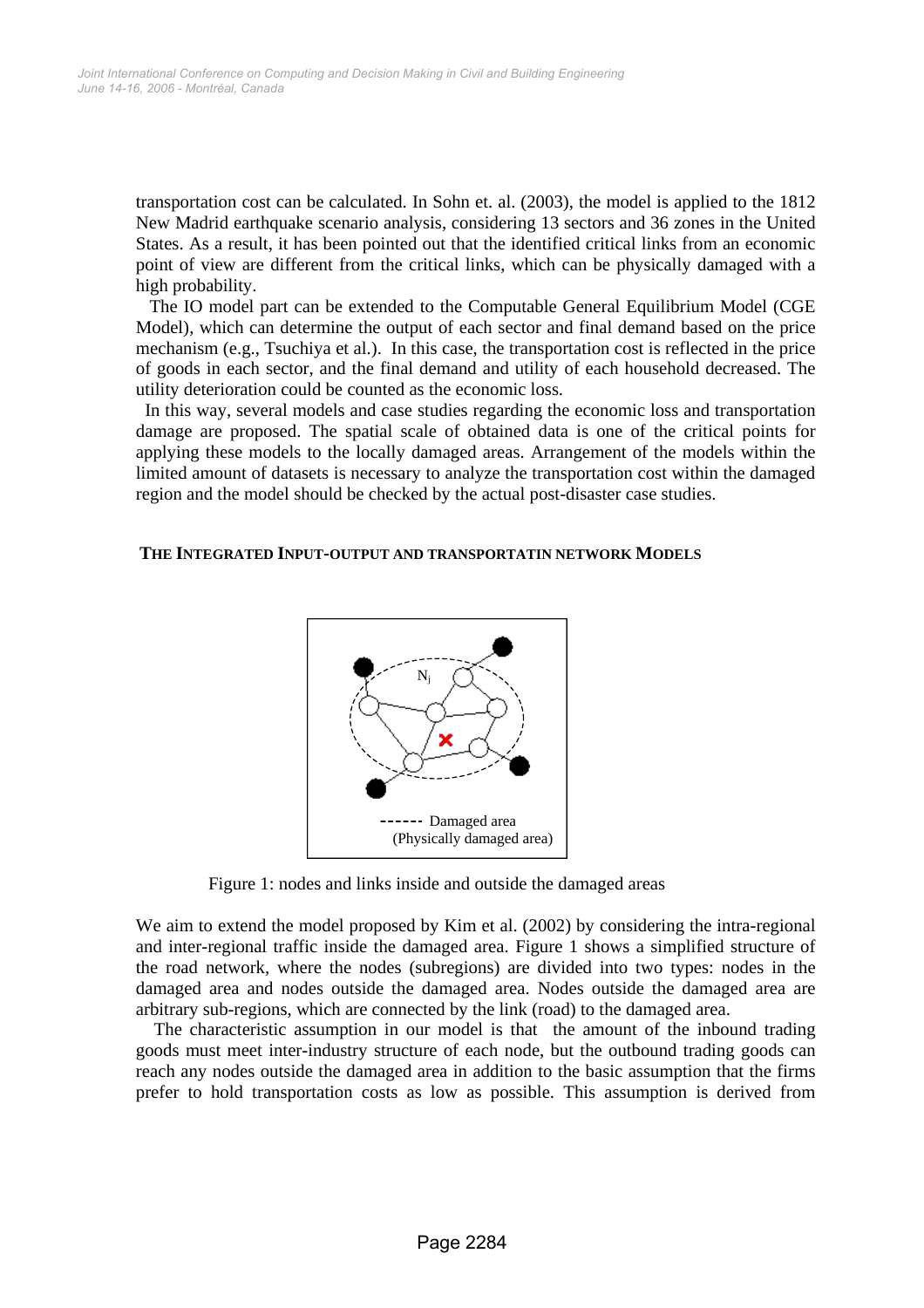empirical observations such that the firms avoid increased traffic inside the damaged area for a smooth recovery and that it makes more sense in the case that the road network being redundant enough outside the damaged area.

Let  $x_{ij}^m$  be the flow (yen) of sector  $m \in M$  from subregion  $i \in I$  to the "damaged" subregion  $j \in J$  per day, and  $x_{ij}^m$  is the flow from subregion  $i \in I$  to the "non-damaged" subregion  $j' \in J$ . Also, let  $h_{ijr}^m$  denotes the flow (tons) of sector *m* per day from subregion *i* to *j* by route  $r \in R_{ij}$  and  $h_{ij'r'}^m$  denote the flow (tons) from subregion *i* to *j'* by route  $r' \in R_{ij'}$ . In addition, let  $f_a$  denote the total "inbound" flow (tons) on link  $a \in A$  of the network over a cost (km) inside the damaged area, and  $f_a$  denote the total "inbound" flow (tons) on link  $a \in A$  of the network. Link flow  $f_a$  and  $f'_a$  can be defined using  $h_{ijr}^m$  and  $h_{ijr'}^m$  as follows:

$$
\sum_{m} \sum_{ijr} h_{ijr}^m \psi_{ijr}^a = f_a \qquad \forall a \tag{1}
$$

$$
\sum_{m} \sum_{ij'r'} \psi_{ij'r'}^{a} = f'_a \qquad \forall a
$$
 (2)

where the  $\psi_{ijr}^a(\psi_{ij'r'}^a) = 1$ , if route  $r(r')$  from *i* to *j* uses link a, and=0, otherwise.

Considering the assumption that the trading patterns are determined so that the total cost of traffic flow is a minimum, the Commodity Flow Model considering the inbound and outbound flow to and from the damaged area is expressed as follows:

$$
Min_{\mathbf{h},\mathbf{x},\mathbf{h}',\mathbf{x}'} Z(\mathbf{h},\mathbf{x},\mathbf{h}',\mathbf{x}') =
$$
  

$$
\sum_{a} \int_{0}^{f_{a}+f'_{a}} d_{a}(\omega) d\omega + \sum_{mj} d_{jj} \frac{x_{jj}^{m}}{g^{m}} + \sum_{m} \frac{1}{\beta^{m}g^{m}} \left( \sum_{ij} x_{ij}^{m} ln(x_{ij}^{m}) + \sum_{ij'} x_{ij'}^{m} ln(x_{ij'}^{m}) \right)
$$
(3)

$$
s.t. \qquad \sum_i x_{ij}^m = \sum_n a^{mn} \sum_k x_{jk}^n + y_j^m + x_{jj'}^m - M_j \qquad \forall m, j, \forall k \in j, j'
$$
\n
$$
\tag{4}
$$

$$
\sum_{r} h_{ijr}^m = \frac{x_{ij}^m}{g^m} \qquad \forall m, i, j \tag{5}
$$

$$
\sum_{j'} \sum_{r'} h^{m}_{ij'r'} = \sum_{j'} \frac{x^{m}_{ij'}}{g^{m}} \qquad \forall m, i, j' \qquad (6)
$$

$$
h_{ijr}^m \ge 0, h_{ij'r'}^m \ge 0 \qquad \forall m, i, j, j'\tag{7}
$$

where  $d_a$  used the link performance function, hence the first term of the objective function expresses the total link cost (yen) of the inbound and outbound traffic from the damaged subregions. The second term is the intraregional travel cost and the third term is the entropy function, which has an effect on aggregating the same items of commodity flow in the same subregion pairs. The control variables for the objective function are the **h**:vector of the indound interregional route flow, the **x**:vector of the inbound interregional flow, the **x**': vector of the outbound interregional flow and , the **h'**:vector of the inbound interregional route flow.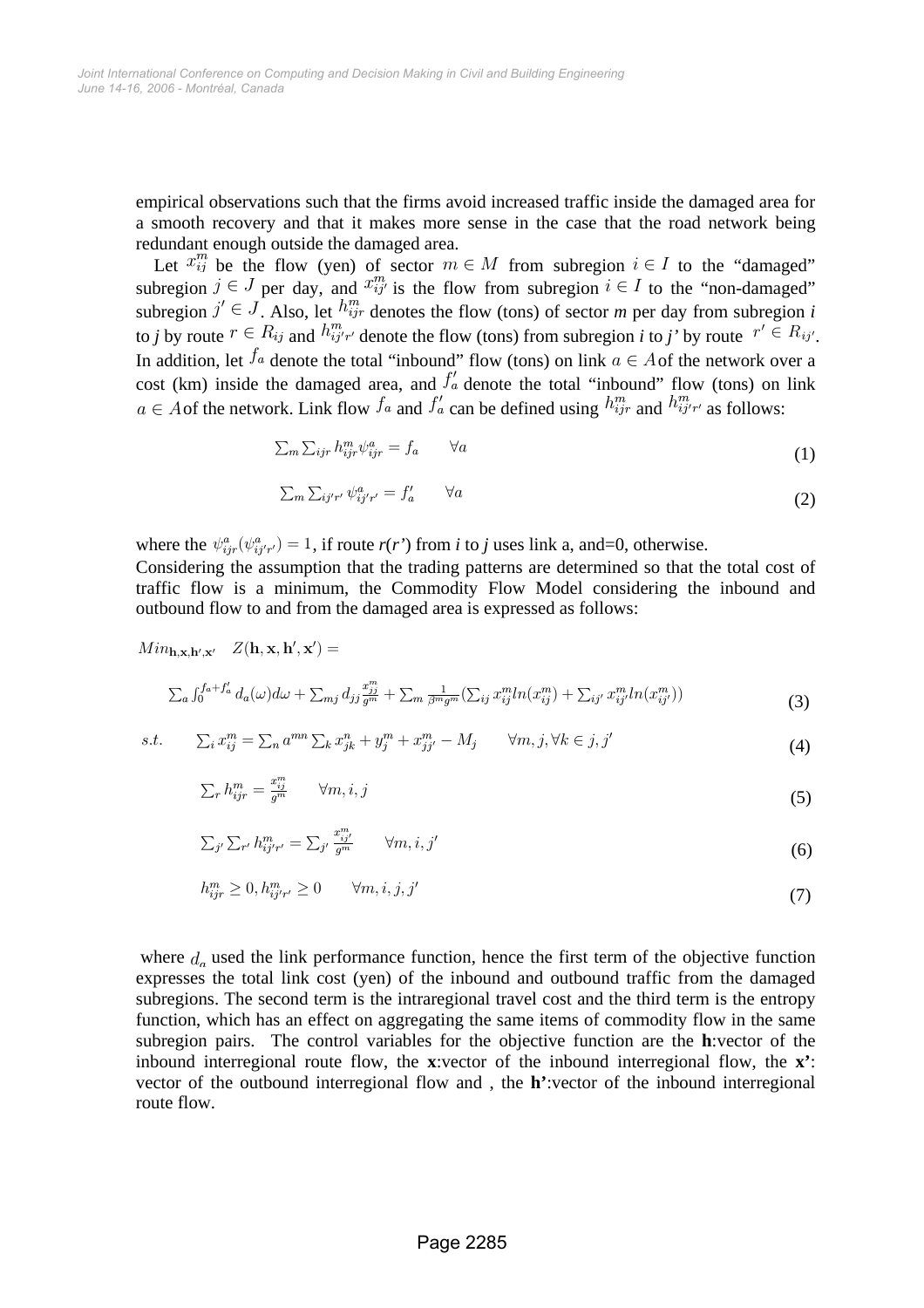In equations  $(3)-(7)$ , the exogenous variables are :

 $a^{mn}$ : technical input-output coefficient (input of m for producing one unit of output of sector *n* )  $\beta^m$ : cost sensitivity parameter for sector n, *d<sub>ij</sub>*: intraregional travel cost for region *j*,  $g^m$ : factor for converting sector m from yen to tons (yen/ton),  $y_j^m$ : final demand for sector *m* in region *j* (yen).  $M_j$ : import from outside the damaged area. For simply looking at the influence of the outbound goods, our case study assumes that value is defined as being proportional to  $\sum_j x_{ij}^m$  and contributes nothing to the transportation cost.

 The Kuhn-Tucker conditions are obtained with some modifications of Kim et al. (2003). However, by applying the entropy maximization method such as Wilson's iterative balancing method and flow distribution assignment method such as Evans algorithm, (**h**, **x**) and (**h', x'**) can be iteratively solved. That is, after setting the initial values, (**h**, **x**) is solved with the fixed (**h'**, **x'**) and then (**h'**, **x'**) is solved with the fixed (**h**, **x**). This iterative process is continued until the values of the control variables converged.

## **3.CASE STUDY**

## **3.1 DAMAGE TO THE TRANSPORTATION SYSTEM DURING THE MID-NIIGATA EARTHQUAKE**

The Mid-Niigata Earthquake (Magnitude 6.8) occurred in the central mountainous area in Niigata Prefecture, Japan, on October 23rd, 2004. 51 people died and 4,794 people were injured. Evacuees included about 103,000 (October 26), and damage occurred to about 16,000 houses.



Figure 2: Mid-Niigata and Severely Damaged Areas

The Transportation network was devastated in many places. The damage to roads was mainly caused by landslides. Basically, there are a lot of landslide-warning areas in Mid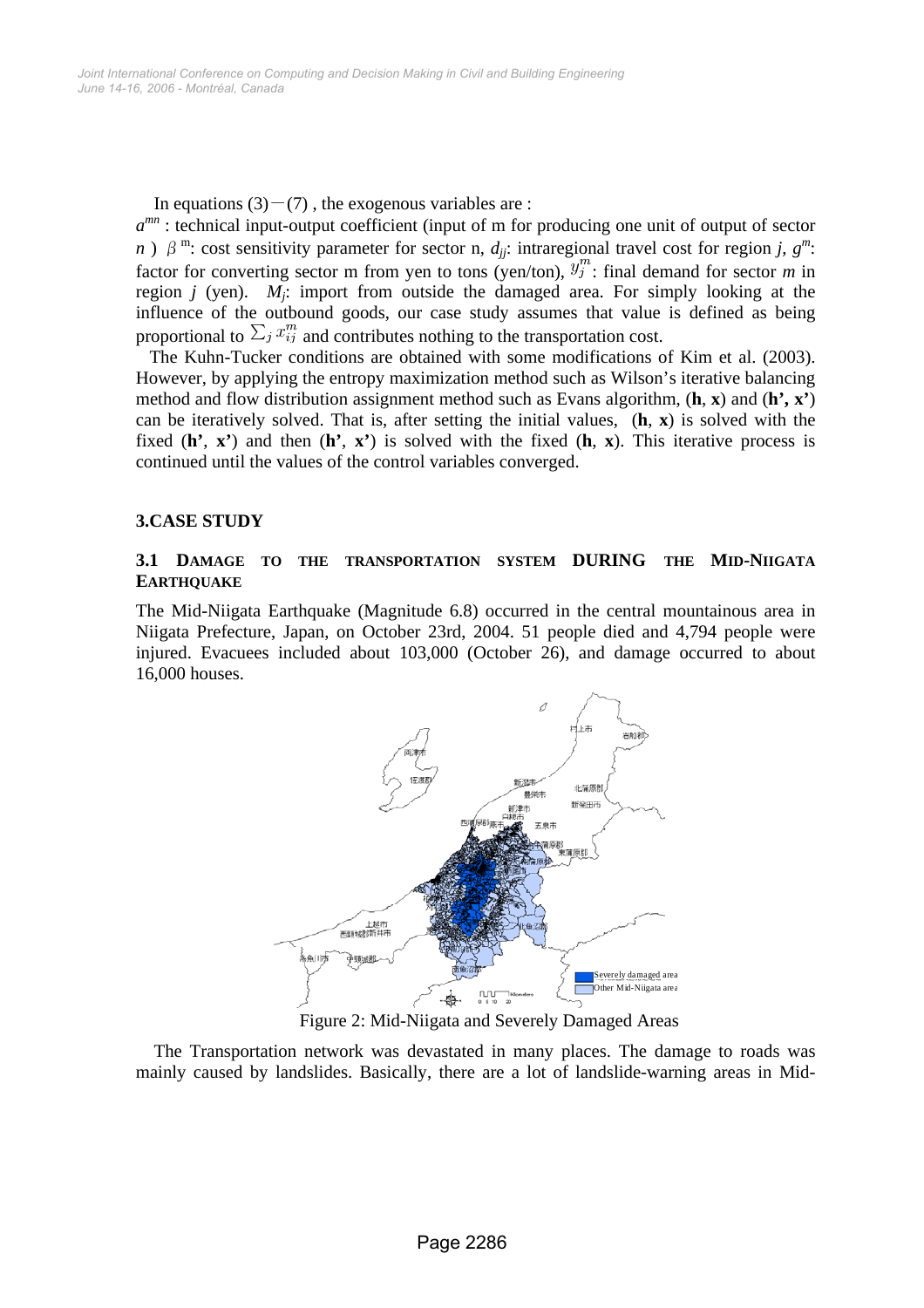Niigata. In addition to this natural feature, heavy rainfalls before the earthquake and largescale aftershocks are thought to induce and enhance the landslides.

However, the redundancy of the trunk road network contributed to reducing the losses in the Japan-wide interregional trading. The Kan'etsu expressway was damaged so that the traffic between Niigata and Tokyo was restricted for a long time, but the "Shin'etsu" expressway and the recently constructed "Ban'etsu" expressway could substitute for the traffic flow on the Kanetsu expressway. The more serious problem that existed in the traffic flow was inside the damaged region.

#### **3.2DATA SET**

For the case study, the Mid-Niigata region was divided into 22 sub-regions by the administrative boundaries of the city, town and village levels. Figure 3 depicts the 22 subregions as nodes, which are connected by 49 trunk roads. 6 nodes outside the region were set in the extended area of the main roads. Damage information on Oct.  $23<sup>rd</sup>$  in Figure 3 illustrates that more than half of the links lost their functions.



Figure 3: Topological structure of the Mid-Niigata Area used in the case study. Damage information is as of Oct.23rd, 2005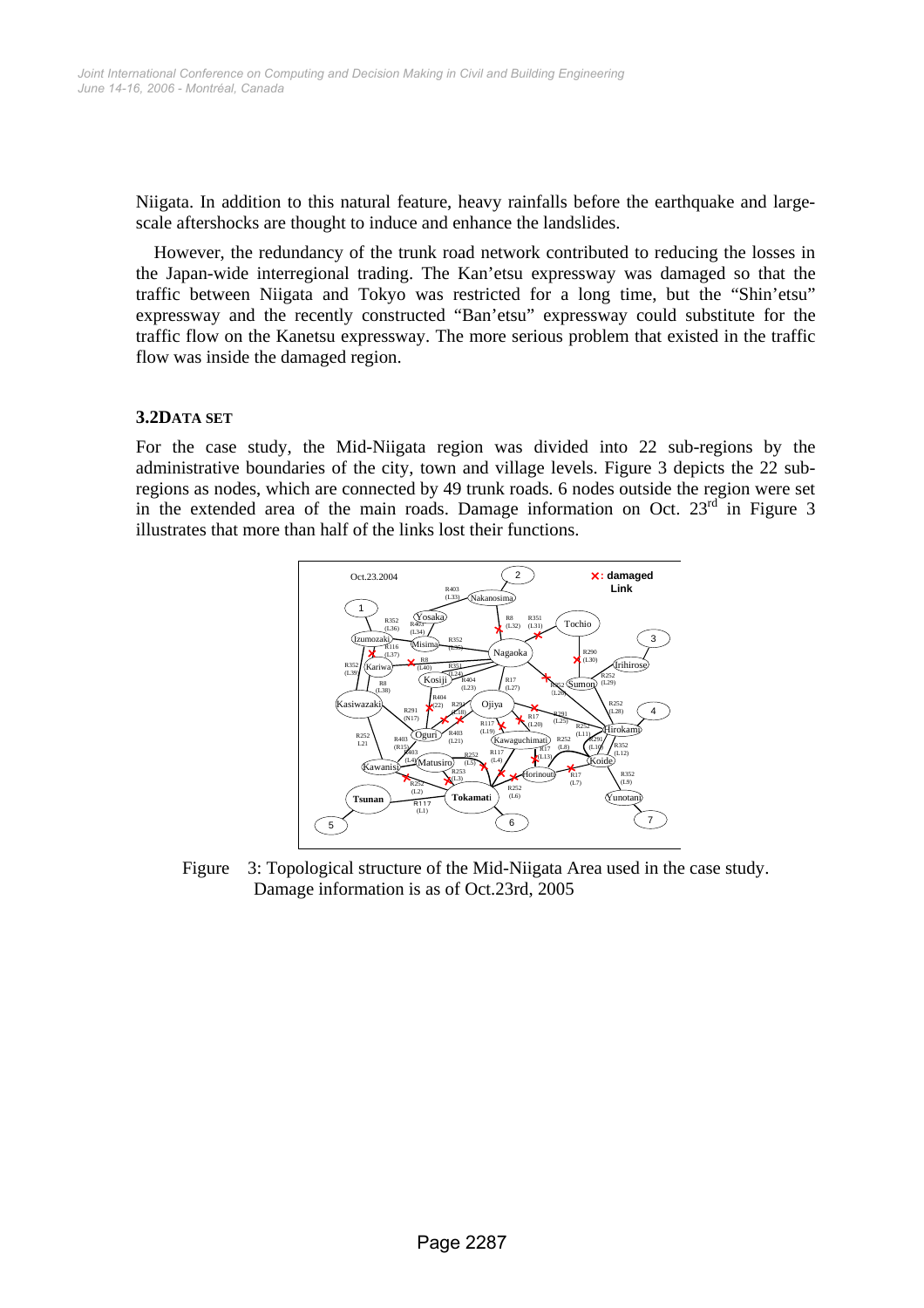

Figure4: Number of restored links per day and number of damaged links to be recovered

Figure 4 is a graph of the number of restored links per day and number of damaged links to be recovered. The restoration of the link was not advanced by the influence of the aftershocks within one week from the earthquake occurrence date. About 50% of the links were restored in November, and about 75% were completed in December.



Figure 5: Factors for converting from money to tons and one unit(trip) to tons for each sector

Figure 5 shows  $g^m$ , the factor for converting sector  $m$  from money (thousand yen) to tons and the factor for converting sector *m* from one unit(trip) to tons. The other datasets and assumptions are as follows:

- Input-output coefficients in each node are the same as the one in the Niigata prefecture.
- The amount of exporting goods are determined according to the number of firms' employees based on statistics in Niigata local government (2005a). In more detail, the percent of exports in the total output is proportional to the fixed values classified by sector and number of employees.
- Final demand is assumed to be proportional to the population in each node.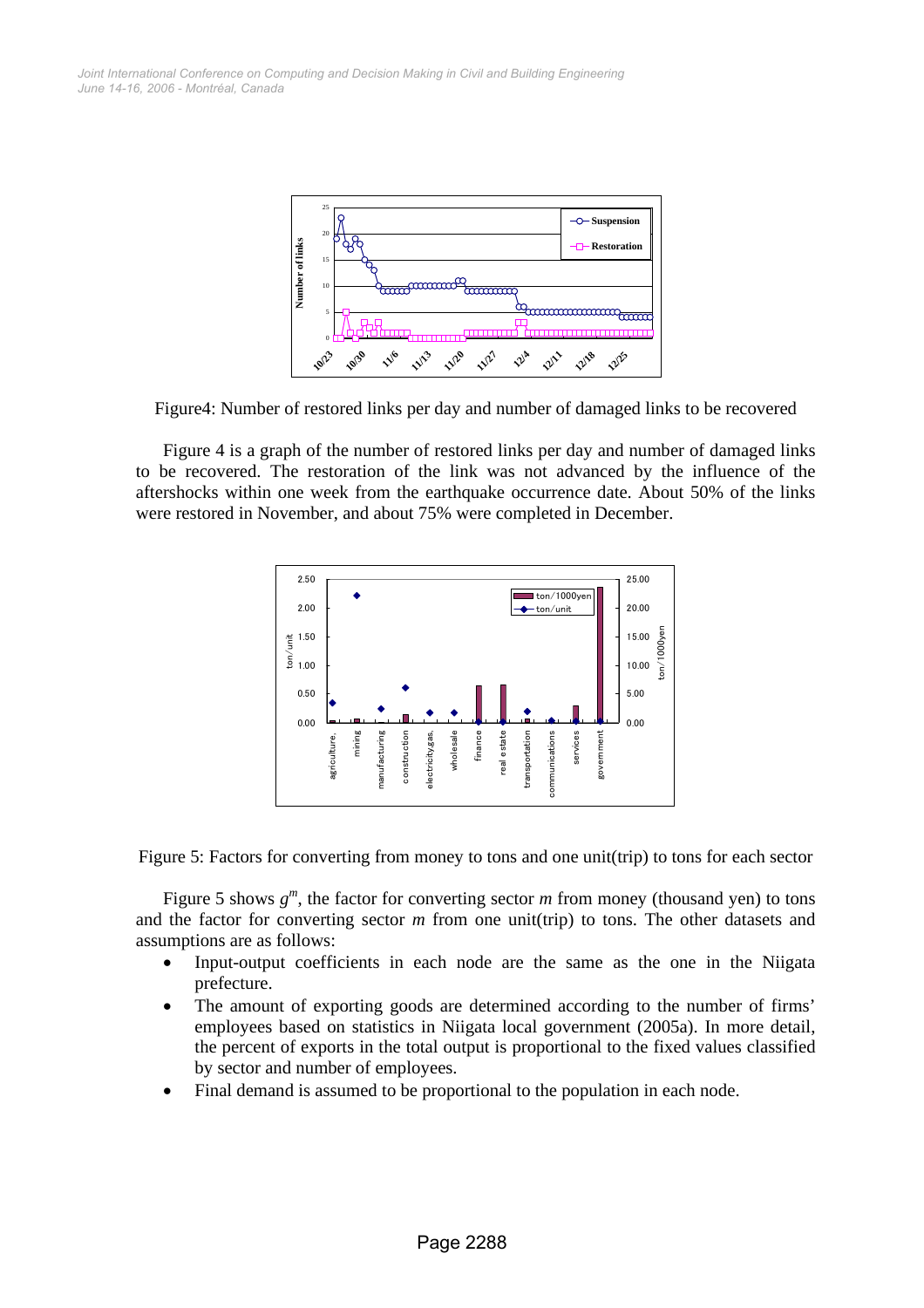- The interregional trade between the damaged area and non-damaged area in Niigata Prefecture is determined to satisfy the input-output structure and to import the least amount of goods (to determine  $M_i$  in equation (4)). That is, we basically assume that the damaged area tries to consume products and service, which are produced and offered in the damaged area.
- Output per day is obtained by dividing the output per year by 365 days for convenience.
- 12 sectors are used in our case study.
- Traffic from inside the damaged region to outside the damaged region was assumed to be one-way traffic in the analysis.
- After the earthquake, the production activity does not stop and the final demand does not decrease.

## **3.3Application**



Figure 6: Amount of increased traffic cost (after the disaster/before the disaster) on October 23, 2004



Figure 7: Monthly average increased traffic cost (after the disaster/before the disaster)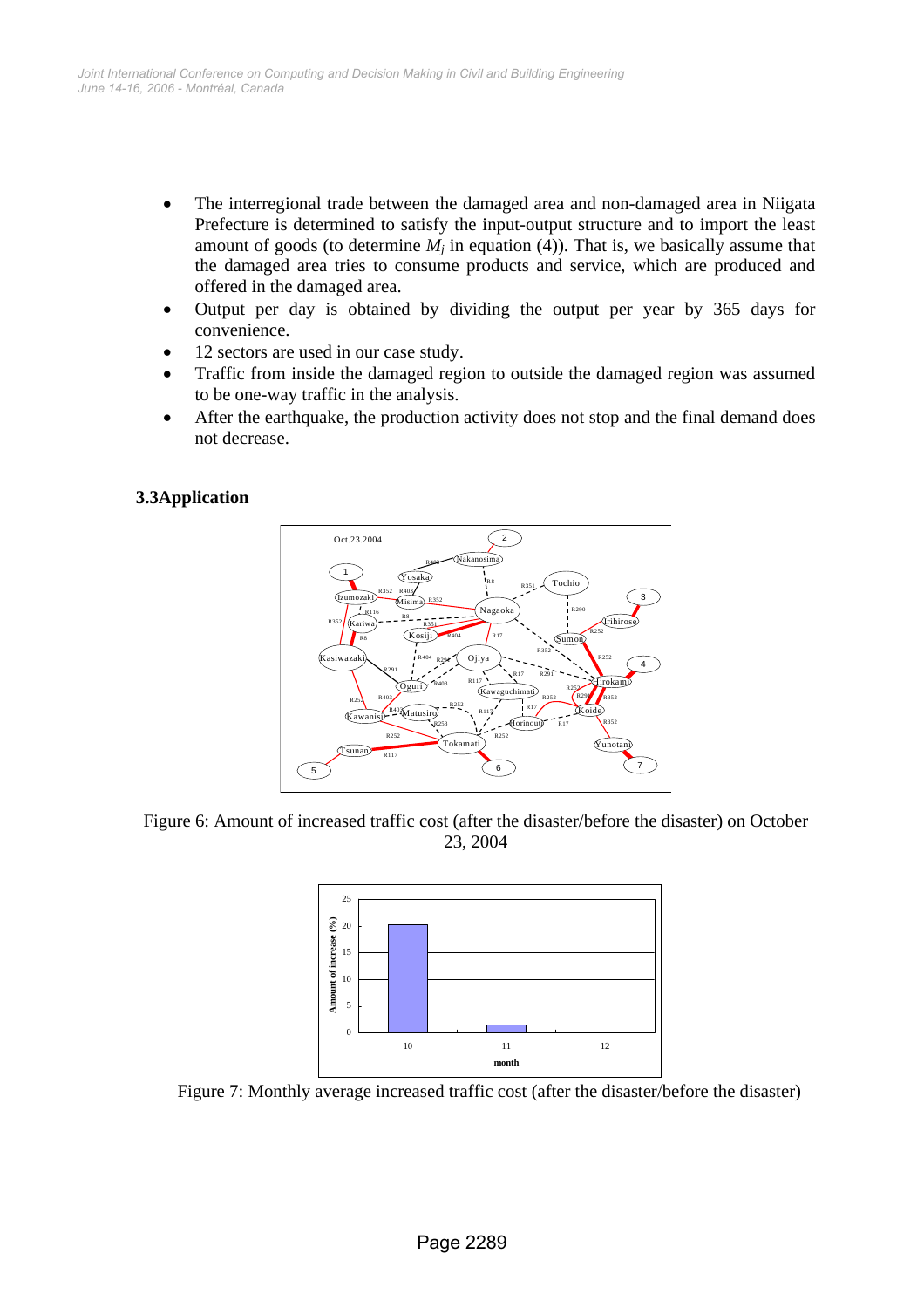Figure 6 shows an increase in the link cost on the October 23, 2004. Damaged links are indicated by the dotted lines. The ratio of the link cost after the disaster to the link cost before the disaster is shown by the thickness of the line. It is understood from the figure that increases in the link costs from the damaged area to outside the damaged area are significant such as seen in the links from Yunotani to node 7 and Izumozaki to node 1. In other words, damage to the transportation network hasa great influence on the outbounded traffic to the damaged area. Figures for the link costs after October 23 are omitted in this paper due to the page limitation, but these link costs decreased with the passage of time (see Figure 7). The link cost in December became almost the same as the value before the earthquake.



Figure 8: A ratio of the recovery of traffic flow and amount of decreased link cost by the recovery of one specific damaged link

Figure 8 shows a ratio of the recovery of traffic flow (yen) and amount of decreased link cost when only one specific damaged link was repaired on October 23. The ratio of the recovery flows such as on the 22nd and the 40th links is high. On the other hand, in the actual recovery work, the 7th, the 31st, and the 40th recovered the earliest after the earthquake. Our case study shows that the recovery of the 40th link was efficient in terms of reducing the economic loss, but others are different from the suggested links by the model. However, this analysis basically does not include the cost of reconstruction works and the recovery priority should be discussed by the cost-benefit sense.

#### **4.CONCLUSION**

The Loss estimation caused by the transportation network damage is a great tool to determine the strategy for the reinforcement and recovery of a road network after large-scale disasters. However, the affected area is usually very local, and usually only a limited amount of OD flow data is available. In addition, in the disaster case, the trading pattern itself could be temporarily or permanently changed.